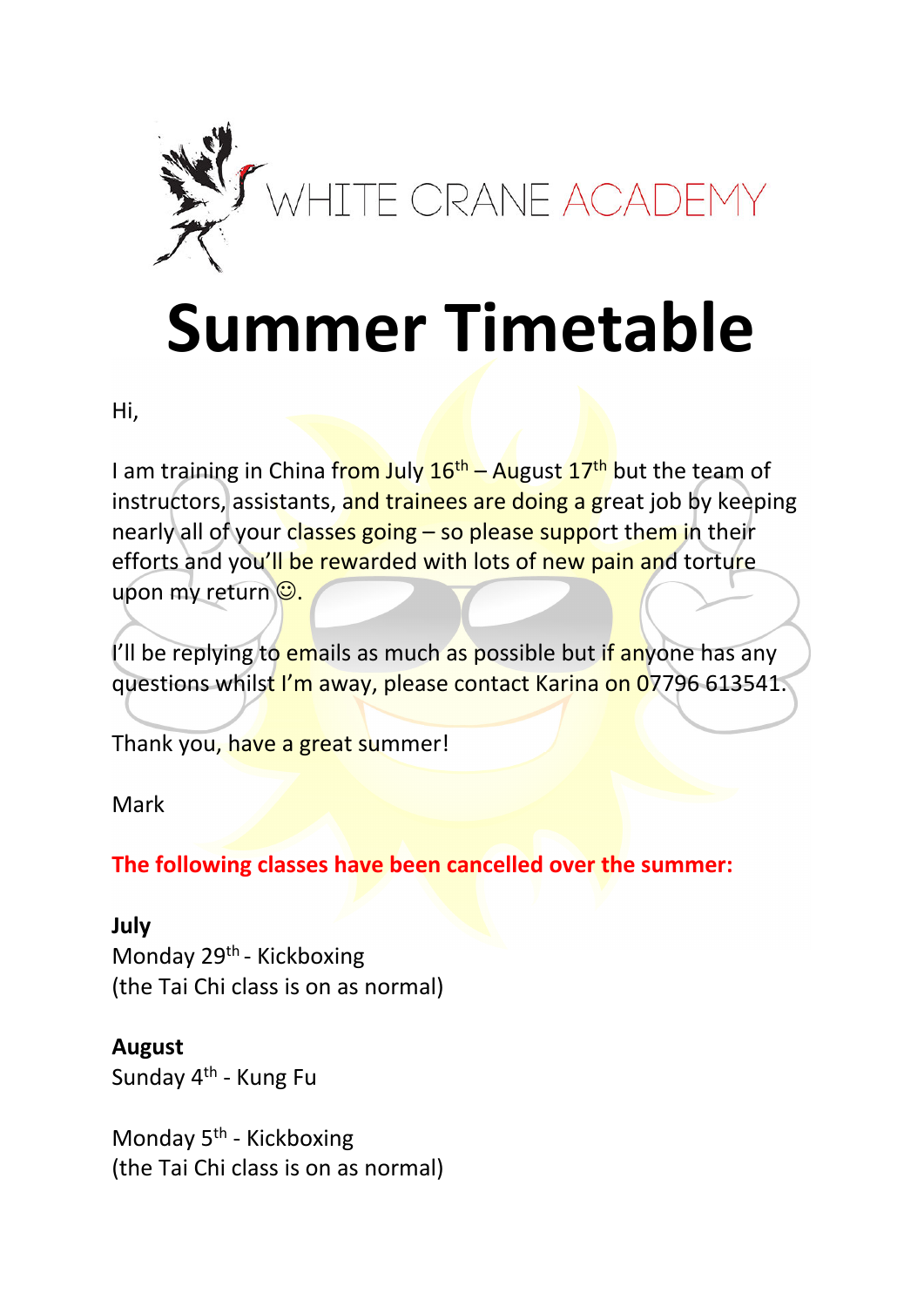| July                  |                   |            |                              |
|-----------------------|-------------------|------------|------------------------------|
|                       |                   |            |                              |
| <b>Wednesday 17th</b> | Tai Chi           | $7 - 8$    | Tom/Cam                      |
|                       | Kung Fu           | $8-9$      | <b>Mark T/Hamish/Cam/Jim</b> |
|                       |                   |            |                              |
| Saturday 20th         | Tai Chi           | $9 - 10$   | <b>Karina/Tom</b>            |
|                       | Tai Chi           | $10 - 11$  | Karina/Tom                   |
|                       | Kung Fu           | $11 - 12$  | Karina/Jim                   |
|                       | Kickboxing        | $12 - 1$   | Karina/Jim                   |
|                       |                   |            |                              |
| <b>Sunday 21st</b>    | Kung Fu           | $11 - 12$  | <b>Hamish</b>                |
|                       |                   |            |                              |
| Monday 22nd           | Tai Chi           | $7 - 8$    | <b>Tom</b>                   |
|                       | <b>Kickboxing</b> | $8-9$      | Jim                          |
|                       |                   |            |                              |
| Tuesday 23rd          | Weapons           | $7.30 - 8$ | <b>Karina</b>                |
|                       | Tai Chi           | $8-9$      | <b>Karina</b>                |
|                       |                   |            |                              |
| Wednesday 24th        | Tai Chi           | $7-8$      | <b>Tom/Cam</b>               |
|                       | Kung Fu           | $8-9$      | Hamish/Cam/Jim/Mark T        |
|                       |                   |            |                              |
| <b>Saturday 27th</b>  | Tai Chi           | $9 - 10$   | <b>Karina/Tom</b>            |
|                       | Tai Chi           | $10 - 11$  | <b>Karina/Tom</b>            |
|                       | <b>Kung Fu</b>    | $11 - 12$  | Karina/Jim                   |
|                       | Kickboxing        | $12 - 1$   | Karina/Jim                   |
|                       |                   |            |                              |
| <b>Sunday 28th</b>    | <b>Kung Fu</b>    | $11 - 12$  | <b>Hamish</b>                |
|                       |                   |            |                              |
| Monday 29th           | Tai Chi           | $7 - 8$    | <b>Tom</b>                   |
|                       | <b>Kickboxing</b> | $8 - 9$    |                              |
|                       |                   |            |                              |
| <b>Tuesday 30th</b>   | Weapons           | $7.30 - 8$ | <b>Karina</b>                |
|                       | Tai Chi           | $8-9$      | <b>Karina</b>                |
|                       |                   |            |                              |
| <b>Wednesday 31st</b> | Tai Chi           | $7 - 8$    | Tom/Cam                      |
|                       | Kung Fu           | $8-9$      | Cam                          |
|                       |                   |            |                              |